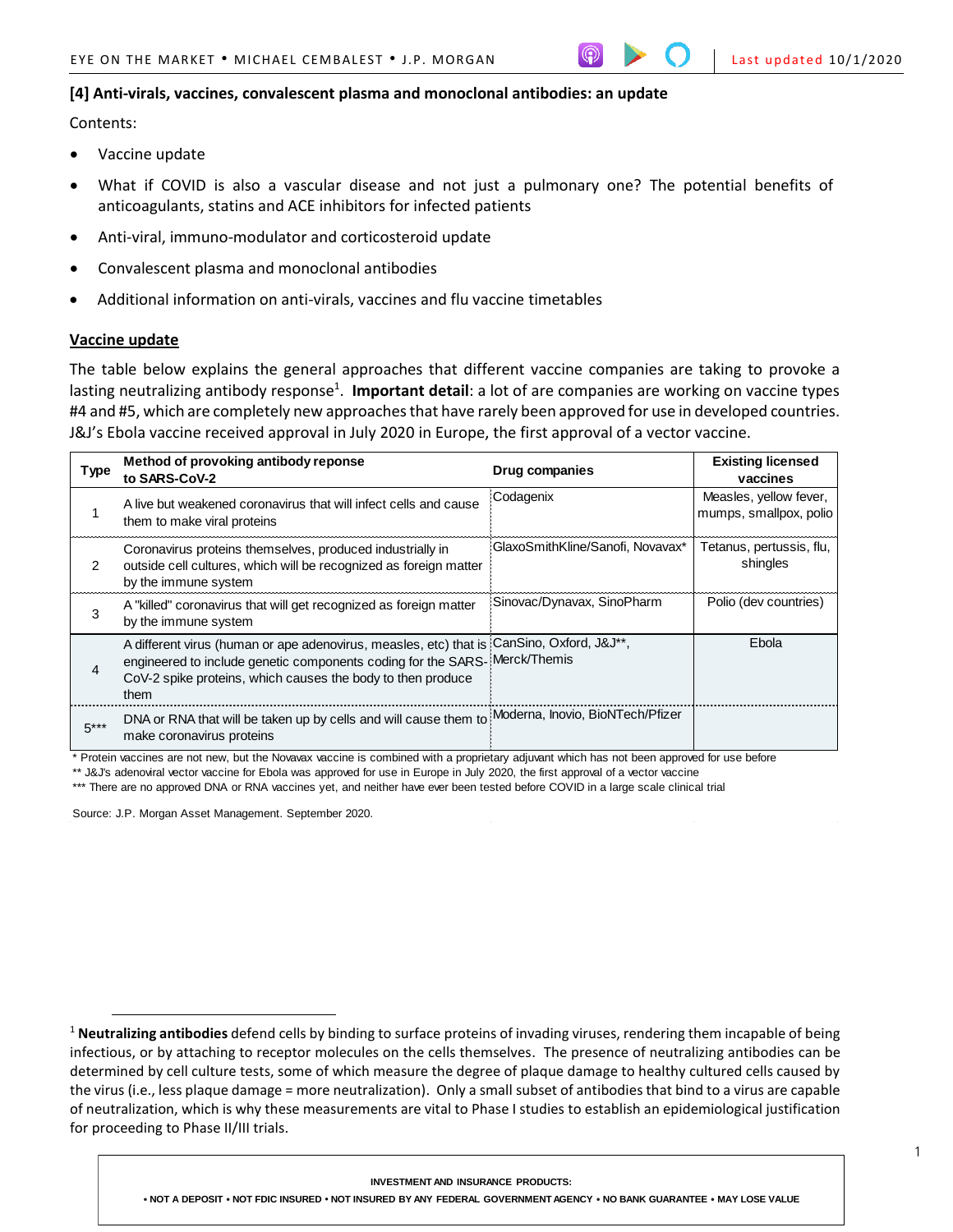# **Select vaccine candidates, using pre-existing vaccine types 1, 2 and 3**

**Sanofi/GlaxoSmithKline** accelerated development of a vaccine based on delivery of SARS-CoV-2 spike proteins into humans, a process designed to engender an antibody response. Their existing Flu-Blok process (approved in 2013) would work as follows: take the genetic sequence of the SARS-CoV-2 virus, splice it into an insect virus and wait for cells from insects (moths, actually) to generate SARS-CoV-2 spike proteins, which are then injected into humans. GSK's "adjuvant" of organic chemicals is added to provoke an even stronger immune response (small amounts of aluminum have been used in vaccines since the 1930's for this reason). Sanofi/GSK announced timetable: Phase I/II trials in September 2020, and filing for regulatory approval by June 2021.

 GSK is also using their adjuvant to develop a vaccine with Canada-based Medicago (partially owned by Philip Morris). Medicago's plant-based production platform uses plant leaves as bioreactors to produce spike proteins, an approach I wrote about in the Eye on the Market in March 2010. Tobacco plants have plenty of leaf biomass, quick growth patterns and an easily modifiable genetic blueprint

A **Novavax** press release summarized Phase I/II results of their vaccine candidate, which like GSK, involves the production of SARS-CoV-2 spike proteins which are injected. Novavax received \$1.6 bn in funding from the US government to produce 100 mm vaccines by Q1 2021 as part of Operation Warp Speed. The vaccine produced neutralizing antibodies in all non-placebo participants after a single dose, although antibody responses were 4x higher after two doses, and also stronger with the use of an adjuvant. The vaccine was generally well-tolerated and had a "reassuring safety profile" (no serious adverse side effects reported, compared to a few for some of the mRNA vaccines). A New England Journal of Medicine article included data showing Novavax vaccine antibody responses that were equal to or higher than those seen in convalescent plasma. The vaccine can be stored at 2-8 degrees Celsius, making it easier to store/distribute using existing infrastructure compared to mRNA vaccines.

**Sinovac/Dynavax** are partnering on development of an inactivated virus vaccine with an adjuvant. Over 90% of participants in Phase I/II trials showed neutralizing antibodies, with no data yet on antibody levels ("titers"); no severe side effects were reported; Phase III trials are underway in Brazil and Indonesia. The Chinese government has authorized its use in high-risk groups of government employees.

**SinoPharm (China)** is working on a vaccine candidate based on an inactivated virus. Phase I trials demonstrated only mild adverse reactions, and the company has now moved on to Phase II. SinoPharm moved forward with a dosage protocol based on the highest safety data and lowest antibody response of all the protocols examined in Phase I. As with most vaccine candidates, the dosage protocol requires a second booster shot.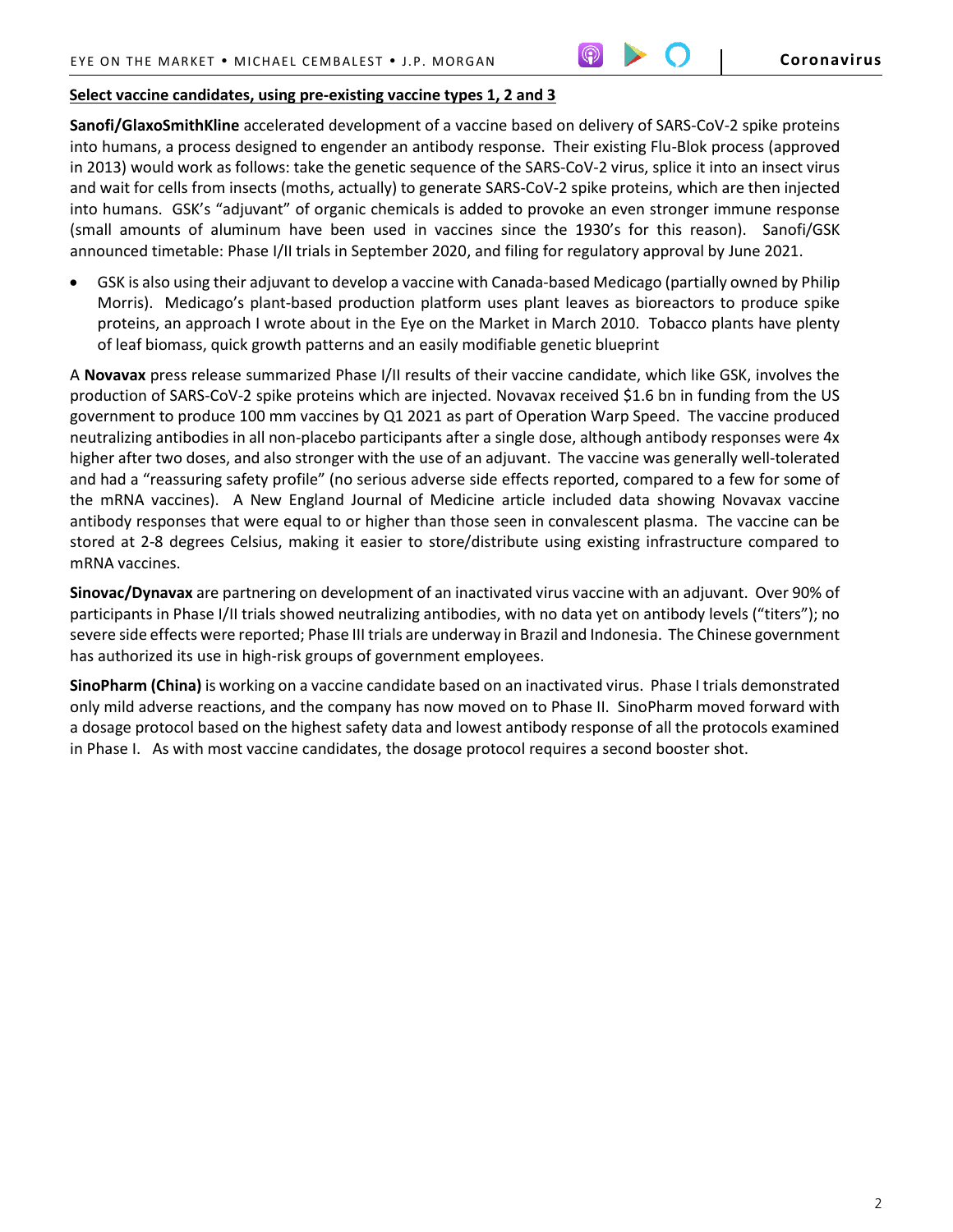#### *Some caveats and challenges for Chinese and Russian vaccine developers*

Chinese vaccine companies may have a tougher road if their goal is to develop and distribute a vaccine in the West:

- "Trials usually require tens of thousands of participants, and with the outbreak in China largely under control, companies are having to test their vaccines elsewhere…
- Chinese vaccine-makers face other challenges, too. Their vaccines will probably face extra scrutiny, given the country's opaque regulatory system and previous vaccine scandals, say scientists. In 2018, hundreds of thousands of children reportedly received defective diptheria, tetanus and whooping cough vaccines…
- Some observers also question whether Chinese companies will be able to work at the promised speed, and with the precision that such trials require. And the fact that China was willing to approve CanSino's vaccine for use in the military before Phase III trials were complete raised eyebrows. "The decision is political, and not scientific in nature. It doesn't demonstrate anything on the potential efficacy of this vaccine," says Marie-Paule Kieny, a vaccine researcher at INSERM, the French national health-research institute, in Paris".

# "*China's coronavirus vaccines are leaping ahead but face challenges as virus wanes*", Nature Magazine, July 31, 2020

As for the **Russian vaccine**, it comes from the Gamaleya Research Institute. Members of my science advisory group see the announcement as nothing more than a publicity stunt given that it was only in human trials for less than two months and has already received regulatory approval in Russia. There do not appear to be any data on clinical trial results; the only information we have is that the Russian Minister of Health claimed in a press release that the vaccine showed "high efficacy and safety" with no serious side effects. The vaccine candidate is a mixture of two adenovirus vectors (see page 4 for more details). The idea behind the vaccine doesn't seem to out of the ordinary; it's the development timelines that raise all the necessary questions.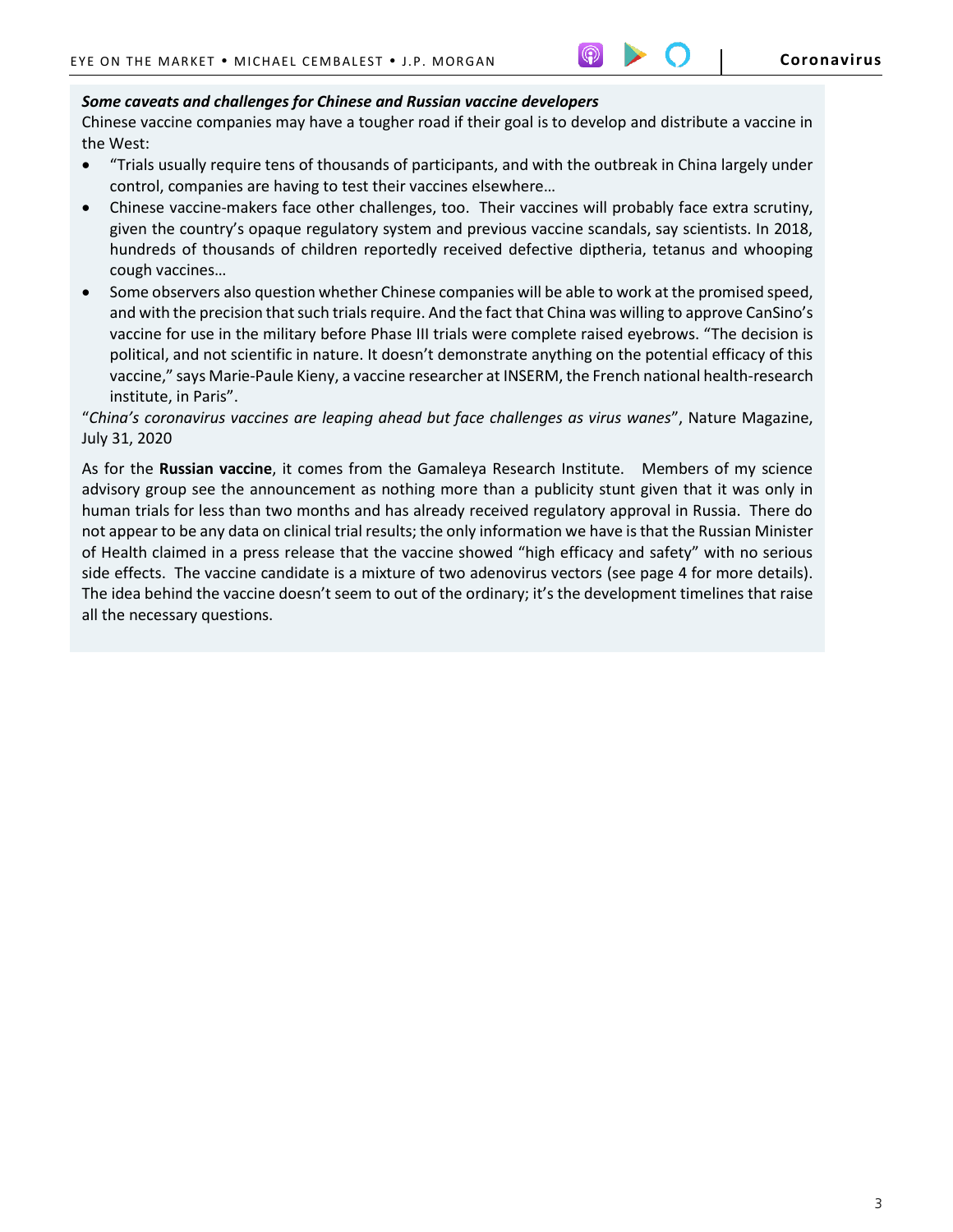### **Select vaccine candidates, using new vaccine types 4 and 5**

**Oxford University and AstraZeneca** are developing an adenovirus "vector" vaccine. Vector vaccines use a "Trojan Horse" approach to deliver genetic instructions to the body's cells: the process involves the use a virus *different* from SARS-CoV-2 to "infect" cells with genetic coding instructions for SARS-CoV-2 spike proteins. The body produces these spike proteins, which provoke an antibody response. Oxford's vector vaccine relies on a chimpanzee virus that is altered to be harmless to humans, and for which humans have no antibodies. Oxford/AstraZeneca plan to produce one million doses by the fall if current clinical trials are successful (6,100 volunteers have been recruited into a randomized trial). Some recent news:

- Phase I results were positive: over 1,000 patients enrolled (compared to just 45 for Moderna). Of the 35 participants whose antibody responses were fully analyzed in a paper released on July 20<sup>2</sup>, 90% produced neutralizing antibodies after a single shot (compared to other vaccine candidates which required second booster shots). The presence of neutralizing antibodies rose to 100% after a second shot. T-cell responses were confirmed, and side effects were not alarming (some fever and headache). No red flags and enough grounds for cautious optimism as large Phase III trials begin in the remaining global hotspots (US, South Africa, Brazil)
- The US Biomedical Advanced Research and Development Authority (BARDA) agreed to provide \$1.2 billion to AstraZeneca (the company developing and distributing the Oxford vaccine) to support clinical studies, vaccine manufacturing technology transfer, scaled-up manufacturing,  $etc<sup>3</sup>$ . . The funding will allow AstraZeneca to begin Phase II/III clinical studies. In return, 400 million doses will be secured for the US/UK, with the first doses delivered as early as October if trials are successful

**J&J** announced an ambitious timetable for a COVID-19 vaccine that uses the same technology platform as their experimental Ebola vaccine (which took 5 years to complete, and which has just been approved for use in Europe). This platform is also used by J&J for its Zika, RSV, and HIV vaccine candidates which are currently in Phase II or Phase III trials. J&J's COVID-19 vaccine candidate is currently in Phase I/II trials, with plans for Phase III trials later this year and emergency use production as early as spring 2021 with production of a billion doses per year. They have identified a lead vaccine candidate using the same vector approach as Oxford, but with a human adenovirus as the carrier instead of a chimpanzee virus. Initial Phase I/II data show that a single dose of the vaccine generated a strong antibody response, with 98% of participants testing positive for neutralizing antibodies 29 days after vaccination. The vaccine also elicited a strong t-cell response. Side effects were mild to moderate (fever, fatigue, headache, pain at injection site) and generally resolved themselves 1 or 2 days after vaccination. So far, J&J is one of the only companies moving forward with a vaccine that does not require a booster shot.

Like Oxford and J&J, **CanSino** is also developing a vector vaccine (AD5-nCov) which uses an altered live adenovirus to deliver the SARS-CoV-2 spike proteins into the body. Unlike Oxford and J&J, CanSino is using a virus that humans have already been exposed to. Vector vaccines have been used in human trials for HIV, influenza, Ebola, tuberculosis and malaria, but none have been approved yet.

- Past adenovirus efforts have run into challenges since if people have antibodies to the adenovirus being used as a delivery mechanism, such antibodies could interrupt the process of delivering the SARS-CoV-2 spike proteins as well. This appears to have happened in CanSino trials as well: immunity to CanSino's vector is 50% in China, 30% in the US and 80% in India
- In CanSino early trials, most recipients reported flu-like symptoms (fever, muscle pain) but nothing more serious. Immune responses were complicated; all patients showed a neutralizing antibody response to SARS-CoV-2, but older patient antibody responses were weaker

 $\overline{a}$ 

<sup>2</sup> *"Safety and immunogenicity of the ChAdOx1 nCoV-19 vaccine against SARS-CoV-2: a preliminary report of a phase 1/2, single-blind, randomised controlled trial"*, Folegatti et al, University of Oxford, July 20 , 2020.

 $3$  Barda agreed to provide \$483 mm to Moderna, \$500 mm to J&J and \$30 mm to Sanofi, so AstraZeneca is not the only company receiving funding from Barda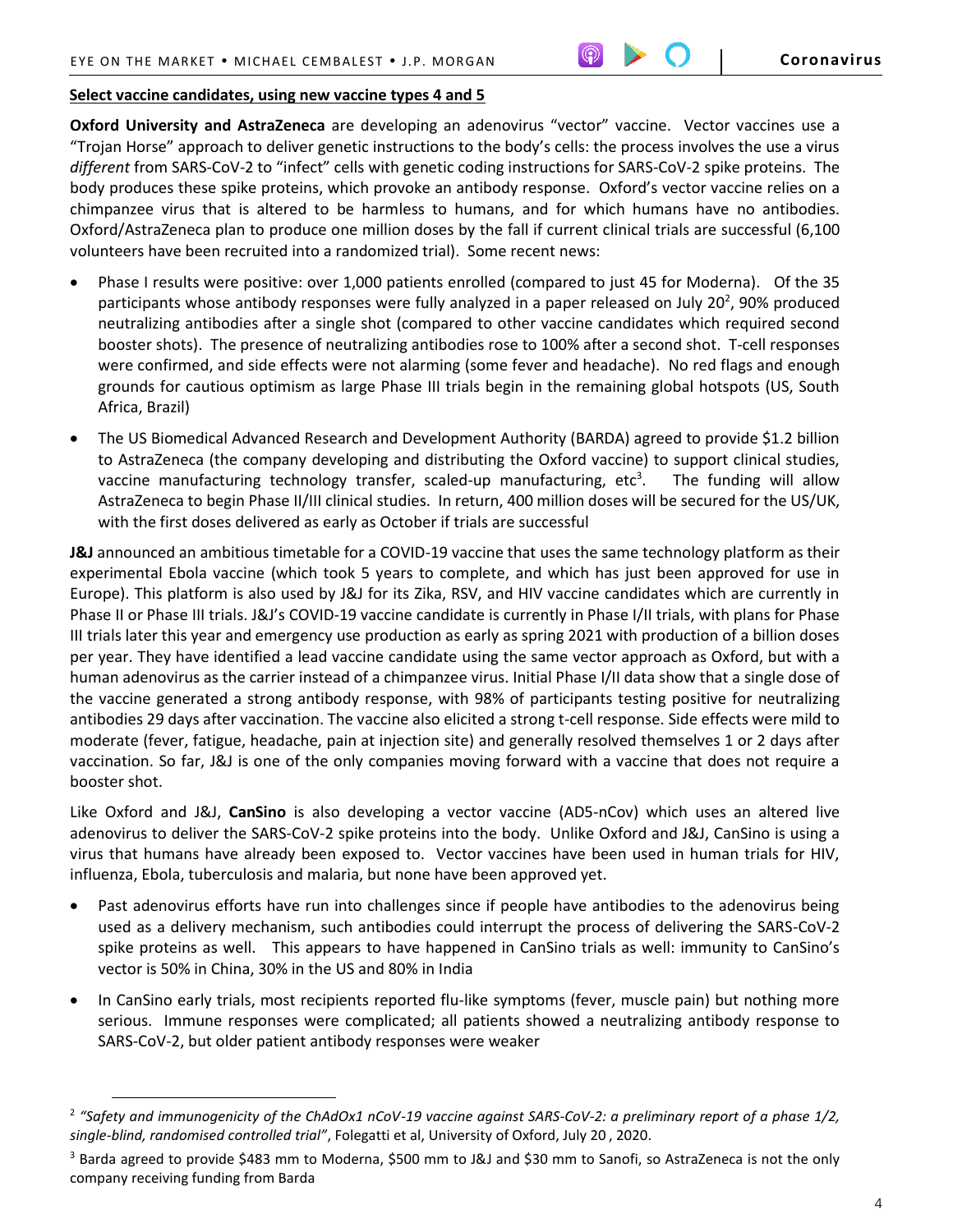**Moderna RNA vaccine**. This vaccine aims to engineer RNA to enter human cells which would then generate virus proteins. After completion of its Phase I study (which is primarily designed to assess tolerability rather than whether sufficient levels of antibodies will provide immunity), Moderna began Phase II trials with 600 participants and Phase III trials with 30,000 participants, and announced a partnership with Lonza to scale up production to 500 million to 1 billion per year.

- Phase I studies are primarily designed to establish safety rather than efficacy. The Phase I Moderna study showed that adverse events (fever, chills, pain at the injection site) were common after the second injection, which is not unusual, and there were no severe adverse safety events
	- Moderna also measured antibody responses in its 45 Phase I subjects. The response was modest after the first injection, but was several times higher after a second booster shot. Antibody responses after the booster shot were the same or higher than antibody levels in recovered patient convalescent plasma. After the booster shot, antibody responses in older adults (56-70 and 71+ age groups) were comparable to those seen in younger age groups, and 3-4x higher than those seen in patient convalescent plasma
- Antibody levels peaked at 6 weeks post-vaccine, and fell thereafter. However, the level of antibodies required to prevent COVID re-infection are not known, so the mere existence of an antibody decline over time does not negate Moderna's findings
- Antibodies are not the only part of the body's artillery against reinfection; T-cells play an important role as well (see section 5). T-cell responses reported in Moderna's Phase I study were lower than some observers were hoping for, but again, T-cell levels required for durable immunity have not been established yet
- If the purpose of the Phase I trial was to establish the basis for proceeding to Phase II/Phase III, Moderna achieved its goal. But the Phase I antibody responses are not a proxy for what will be measured in Phase II/III trials: the level and duration of immunity across a large population

**Pfizer/BioNTech** are developing four mRNA vaccine candidates, and recently selected one of them for Phase II/III trials this fall with 30,000 participants. According to a Pfizer press release, its vaccine generated a high neutralizing antibody response (higher than Pfizer's assessment of antibody responses in convalescent patient plasma), a range of positive T-cell responses (particularly among older adults aged 65+) and was better tolerated upon injection than the other three Pfizer candidates. In early trials, a second booster shot increased antibody production by 10x. A press release cited possible emergency authorization by end of October 2020, 100 million doses by the end of the year and 1.2 billion by the end of 2021.

**Merck** announced that they are buying Themis, a Vienna-based company working on a weakened form of the human measles virus as a vector for SARS-CoV-2 vaccine delivery. A coronavirus vaccine candidate using this technology is planned to go into human trials this fall in France.

**China** has offered employees intending to travel overseas the opportunity to be inoculated with one of two COVID vaccines being developed by China National Biotec. However, there is not a lot of other information available at this time.

**Other vector vaccine candidates in very early stages of development:**, Reithera (Italy), Altimmune (US), Vaxart (US), CureVac (Germany), Imperial College (UK), Genexine (S Korea), Amms/Abogen/Walvax (China)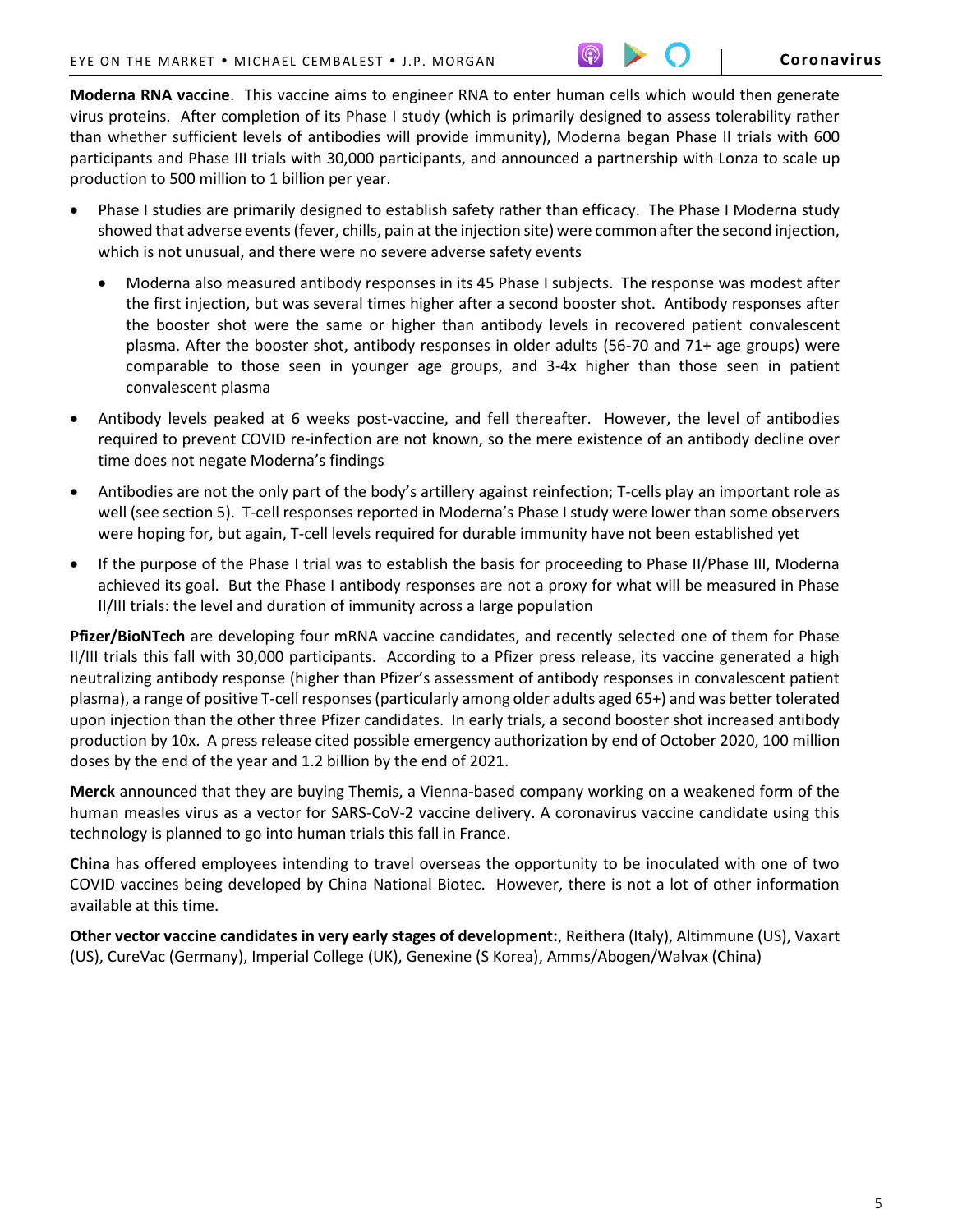# **What if COVID is also a vascular disease and not just a pulmonary one? The potential benefits of anticoagulants, statins and ACE inhibitors for infected patients**

Before getting into anti-virals, it's important to mention that the understanding of COVID's impact on the body is still evolving. Healthcare professionals have noticed a range of unconnected vascular phenomena that aren't seen with SARS-CoV-1 or H1N1. Medical directors at Brigham and Women's Hospital Heart and Vascular Center in Boston believe that COVID is a "vasculotropic" disease, and that SARS-CoV-2 can infect endothelial cells that line the inside of blood vessels (these cells protect the cardiovascular system and release proteins that influence everything from blood clotting to the immune response)<sup>4</sup>:

- Damage to endothelial cells causes inflammation in blood vessels, which can cause accumulated plaque to rupture, causing a heart attack. Blood vessel damage could also explain why people with pre-existing conditions like high blood pressure, high cholesterol, diabetes, and heart disease are at a higher risk for severe complications from a virus that's supposed to just infect the lungs. All of those diseases cause endothelial cell damage, and additional damage in blood vessels caused by the infection could result in more severe complications and death
- This theory could also explain why ventilation often isn't enough to help patients breathe better. Moving air into the lungs via ventilation can help, but the exchange of oxygen and carbon dioxide in the blood is just as important to provide the rest of the body with oxygen; that requires healthy blood vessels in and around the lungs
- **If COVID is in fact a vascular disease, there are existing drugs that might help protect against endothelial cell damage**. Potential solutions could include ACE inhibitors and statins. In a New England Journal of Medicine study of 9,000 people with COVID, the use of statins and ACE inhibitors were linked to higher rates of survival<sup>5</sup>
- Similarly, a May report in the Journal of the American College of Cardiology analyzed medical records of 2,773 COVID-19 patients in NYC hospitals. The study was initiated after doctors realized that COVID can result in life-threatening blood clots. Notable findings: survival rates for 395 intubated patients treated with anticoagulants were 62% compared to 29% for those who were not<sup>6</sup>



Source: New England Journal of Medicine, American College of Cardiology. '20.

 $\overline{a}$ 

5 "*Cardiovascular Disease, Drug Therapy, and Mortality in Covid-19*", M. Mehra et al. Brigham and Women's Hospital Heart and Vascular Center and Harvard Medical School, New England Journal of Medicine. May 8, 2020

6 "*Association of Treatment Dose Anticoagulation with In-Hospital Survival Among Hospitalized Patients with COVID-19*",

I. Paranjpe et al. Journal of the American College of Cardiology. May 2020

<sup>4</sup> *"Endothelial cell infection and endotheliitis in COVID-19",* Z. Varga et al. Department of Pathology and Molecular Pathology, University Hospital Zurich. April 20, 2020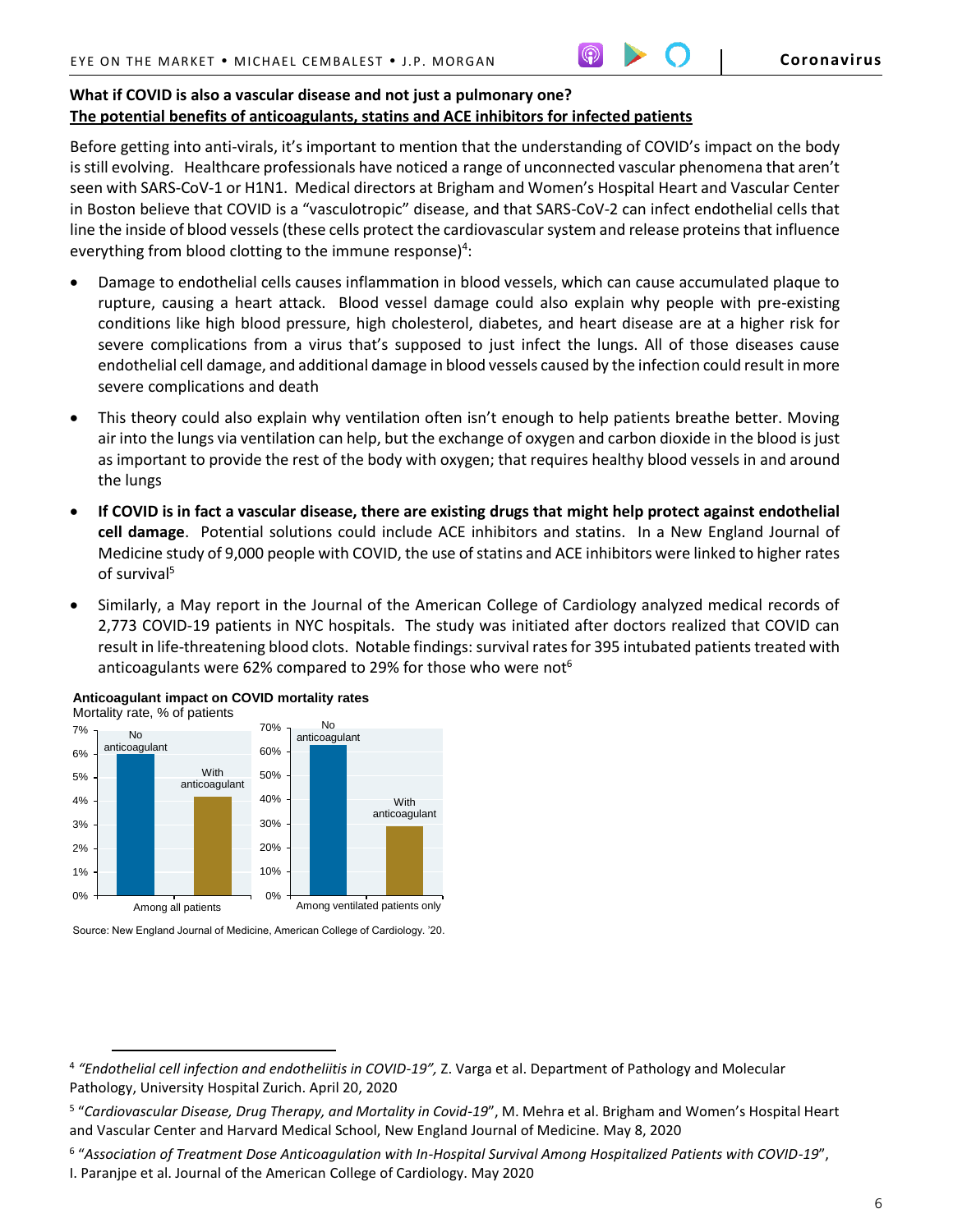### **Update on the latest anti-viral, immunomodulator and corticosteroid trials underway**

The "Solidarity" trial has been launched by the WHO to determine the effectiveness of Remdesivir, Chloroquine, Lopinavir-Ritonavir and Lopinavir-Ritonavir-Interferon Beta-1a. While such trials can take years to design and conduct, the Solidarity trial may reduce the timeline by 80% by conducting a single global clinical trial. Similar efforts include the "Recovery" trial in the UK and the "Remap-Cap" trial conducted by the University of Pittsburgh. In addition, the US NIH announced the "Accelerating COVID-19 Therapeutic Interventions and Vaccines" partnership (ACTIV), a collaborative effort with 16 pharmaceutical companies to prioritize vaccine and drug candidates and streamline clinical trials.

*Dexamethasone (corticosteroid).* Dexamethasone is a steroid which reduces inflammation (typically used to treat asthma and arthritis), and has now been shown to minimize effects of cytokine storms of severely infected patients. Compared to monoclonal antibodies and immune-modulators, they are **generally much cheaper and also readily available**. Results from the UK "Recovery" trial:

- Randomized, controlled trial of 2,104 patients in treatment group vs 4,321 in control group
- Reduced deaths from 40% to 28% in ventilated patients, and reduced the risk of death from 25% to 20% in patients receiving oxygen only; no benefit for patients not requiring respiratory support

*Remdesivir (anti-viral).* Modest benefits but not a silver bullet solution.

 $\overline{a}$ 

- In April, the NIH issued a press release on a Remdesivir study at 100 hospitals with 1000 patients. This was the first study with a control group that showed statistically significant benefits. However, benefits were a modest reduction in time to recovery (15 to 11 days). The study was not designed to measure mortality risk; even so, the NIH released mortality results (11% for the control group and 8% for the Remdesivir group) which were described as not being statistically significant differences.
- Follow-on Phase III results released in June showed a modest improvement in outcomes for mildly infected, hospitalized patients (1 rung on the 8-stage ordinal scale of clinical efficacy outcomes). The study reportedly showed no evidence that Remdesivir reduced virus levels in patients, or made a clear difference in their survival. The study did not have a control group, did not disclose viral load data and had compositional differences between the 5 and 10 day treatment groups.
- An illustrative review of the results: the UK National Institute for Health Care Excellence concluded that there are no statistically significant differences for mortality and serious adverse events in COVID-19 patients treated with Remdesivir. However, they see some benefit compared with placebo for reducing supportive measures and time to recovery in patients with mild, moderate, or severe COVID-19 on supplemental oxygen treatment. This conclusion was based on two phase III double-blind, placebocontrolled randomised controlled trials and one observational study<sup>7</sup>.
- In July, Gilead reported a 39% decline in mortality risk from Phase III trials. The results were not the byproduct of a double blind randomized control trial, and represented comparisons of treated patients and others on standard care. Patients on clinical trials almost always do better than those in general care - they are much more closely monitored and treated by skilled teams
- Remdesivir is given intravenously rather than orally, so it would only be used in hospital settings, which implies a narrower healthcare impact than drugs that can be delivered on an outpatient basis. Gilead is currently working on an inhalable Remdesivir treatment and subcutaneous injections as well, which would broaden the scope of potential uses

<sup>7</sup> "*No improvement in mortality rates for COVID-19 patients treated with Remdesivir*", Pharmaceutical Journal, Royal Pharmaceutical Society, June 8, 2020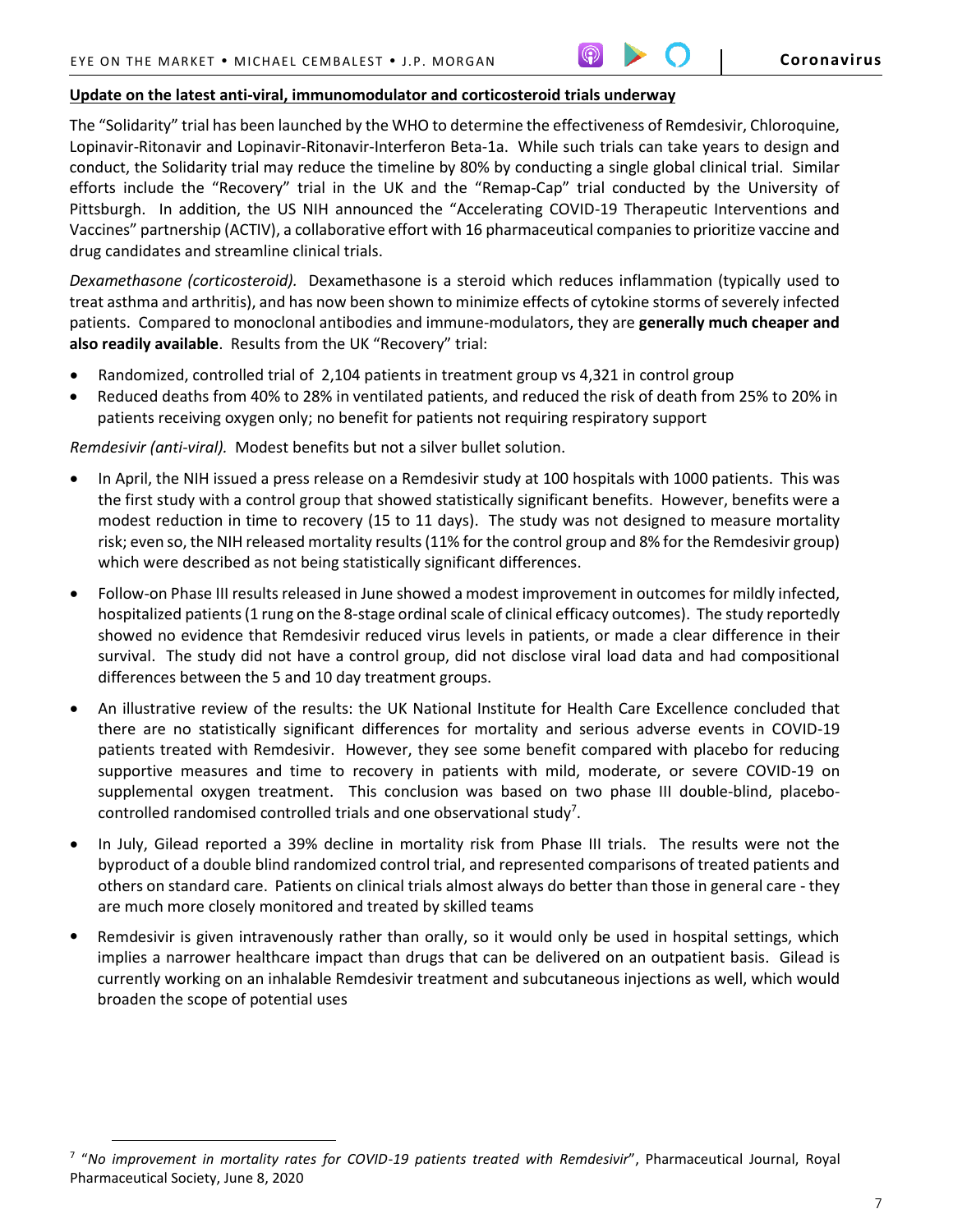*Interferon beta (anti-viral).* In double-blind placebo controlled trials with 50 patients, nebulized interferon reduced ventilation by 80%. Patients were 2-3x more likely to resume everyday activities, and average time in hospitals was reduced by a third.

*Favipiravir (anti-viral).* Fuji has begun Phase III trials in Japan, after reported clinical trials in China were successful. This drug is an existing flu treatment first approved in Japan in 2014. There are some obscure news reports coming out of Russia indicating successful outcomes in early trials, but hard data is scarce.

*Tocilizumab (immunomodulator)*. This FDA-approved drug treats rheumatoid arthritis and cytokine release syndrome. A French study showed that Tocilizumab reduced deaths and the need for ventilators, and in China, Tocilizumab is included in COVID treatment guidelines. In June 2020, a U. Michigan Tocilizumab trial found a 45% lower likelihood of death compared to control group, a higher % of discharged patients and hospitalized patients not requiring ventilation; and appears to dampen "cytokine storm" severity<sup>8</sup>. The study also noted that Tocilizumab suppresses the immune system, which increases risk of infection. The treatment group was twice as likely to develop a further lung infection (generally bacterial pneumonia).

In contrast, a study from Italy showed that Tocilizumab failed to help patients in early stages of the virus. Roche/Genentech (developer of Tocilizumab/Actemra) announced that it had no effect on clinical status or mortality. In a 452-person trial, 19.7% of patients died in the treatment group vs 19.4% in the control group; the primary endpoint (difference in clinical status) was not met; and hospital discharge was shorter in treatment group (20 days) vs control group (28 days). Furthermore, the safety data monitoring committee from the French trial resigned over disagreements about how the trial was characterized.

*Ruxolitinib* (*immunomodulator).* Designed to treat individuals suffering from a cytokine storm. Currently available in the US under the emergency access program, and now entering Phase III trials outside the US.

*Ravulizumab-cwbz* (*immunomodulator).* Phase III trials to be conducted in May 2020 in COVID patients with severe pneumonia or acute respiratory distress syndrome. Preclinical data demonstrated reduced lung inflammation in animals with pneumonia.

*Apilimod (immunomodulator)*. We're keeping an eye on this drug since it showed promise inhibiting COVID in vitro as per a recent *Nature* paper that analyzed 12,000 possible compounds. AI Therapeutics and Yale University announced a randomized, double-blind placebo-controlled Phase II trial with 142 patients. Like other immunomodulators, Apilimod may impair immune functions even as it protects against the virus, so that will be an important outcome to monitor from future trials.

*Other anti-virals in Phase II/III trials:* Merck/Ridgeback Therapeutics (MK-4482)

 $\overline{a}$ 

*Chloroquine/hydroxychloroquine (anti-viral):* on April 19, an NIH panel recommended against the use of HCQ and azithromycin to treat COVID patients. In June, the US Food and Drug Administration revoked its emergency use authorization for hydroxychloroquine and chloroquine for treatment of Covid-19. A **case study** in bad science, bad medicine, bad reporting and according to some accounts, bad behavior as well<sup>9</sup>.

<sup>9</sup> <https://blogs.sciencemag.org/pipeline/archives/2020/03/29/more-on-cloroquine-azithromycin-and-on-dr-raoult>

<sup>8</sup> Some COVID-19 fatalities experienced **sudden multiple organ failure**. Doctors don't know yet if that's because of the viral infection itself, or because of immune system damage caused by a "cytokine storm", which is a large, rapid release of cytokines into the blood as a result of viral infections or immunotherapy. From oncology doctors at Washington University in St. Louis: "we believe that there is increasing evidence that cytokine storm syndrome is occurring co-incident with the progressive pneumonia and in severe cases may be driving the pathology and increasing the risk of death above and beyond what would be expected by the viral infection by itself".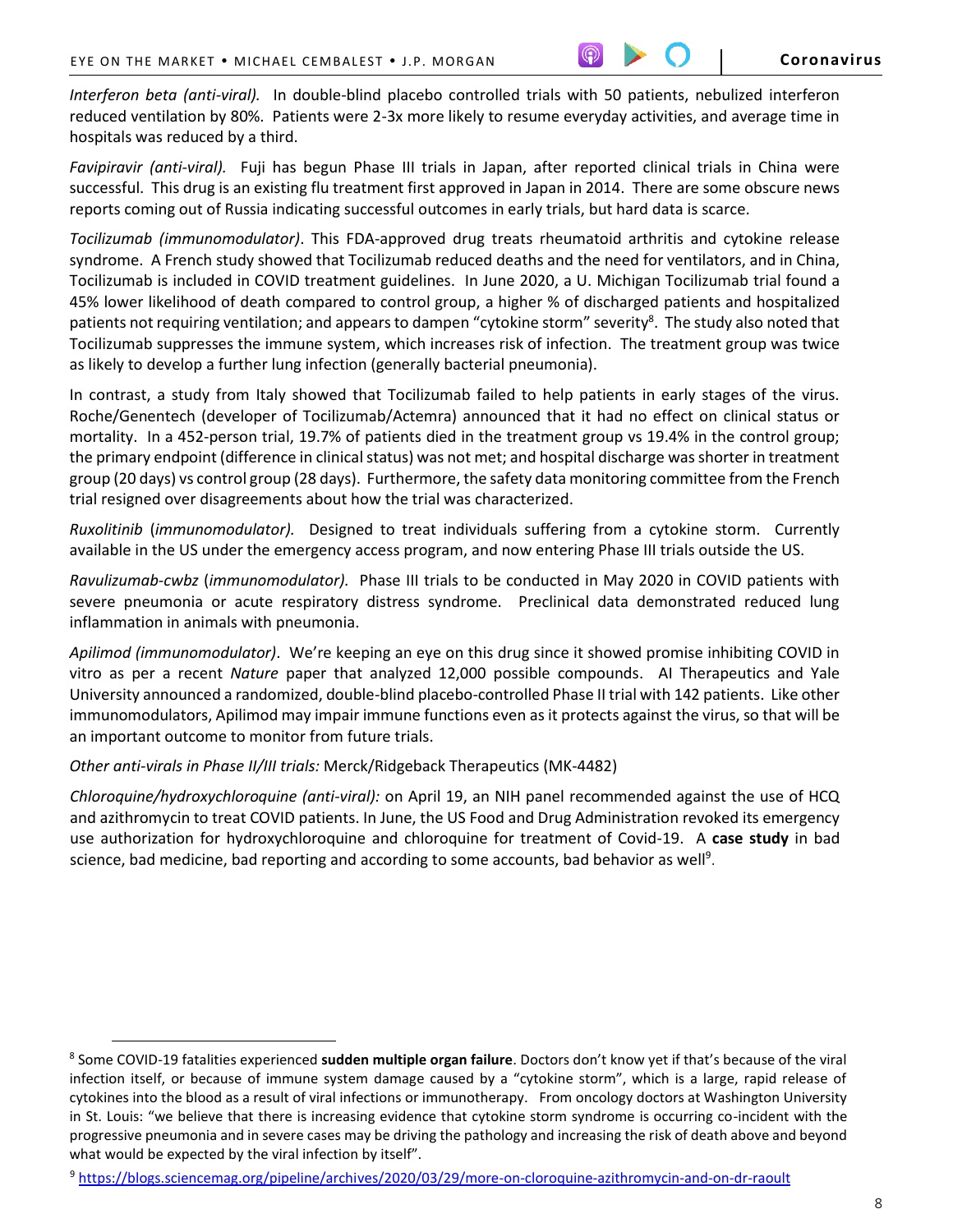### **Convalescent plasma and monoclonal antibody therapy**

Convalescent plasma refers to virus-neutralizing antibodies harvested from recovered patients to treat infected patients and vulnerable populations. It was used during the Victorian era before antibiotics to treat meningitis & pneumonia by injecting bacteria into horses and harvesting horse serum. Convalescent plasma is currently used to treat immuno-deficient individuals against measles and mumps, and was successfully used to treat patients during both SARS in 2002 and the 2009-2010 H1N1 influenza pandemic. **Like antivirals and vaccines, convalescent plasma applied to COVID-19 will require clinical trials to demonstrate both safety and efficacy.**

Trump announced Emergency Use Authorization (EUA) for convalescent plasma to expand access despite the lack of rigorous scientific evaluation. In contrast, the EUA for Remdesivir took place only after randomized controlled trial results were available.

**The details**: the Mayo Clinic study reported that mortality rates were lower for patients given convalescent plasma within 3 days of COVID diagnosis compared to patients receiving it after 3 days (7-day mortality rates 8.7% vs 11.9%, 30-day mortality rates 21.6% vs 26.7%). But in the absence of a randomized controlled trial, it's hard to draw firm conclusions since we don't know anything about patient characteristics, dosages, treatment settings, etc. Such "observational studies" were the basis for media speculation a few months ago on hydroxychloroquine (HCQ). There's probably more benefit to convalescent plasma, since it has been used for over 100 years to treat infectious disease. But randomized controlled trials are the only way to conclusively prove efficacy, check for adverse outcomes and determine the optimal dosage regime. It's disappointing that over 70,000 patients have been treated with convalescent plasma in the US with no scientifically rigorous control data produced yet.

Fauci and the director of the NIH discouraged the FDA from issuing an EUA for convalescent plasma (citing concerns over weak data), but the FDA issued it anyway. Yesterday there was a **completely embarrassing fiasco** in which the FDA Commissioner admitted misrepresenting the study results (after being chided by a prior FDA commissioner), and main authors who worked on the study said they had **no idea** where the 35% mortality improvement statistic cited by the White House came from. From Derek Lowe at Translational Medicine:

"A big effect of this plasma announcement, as far as I can tell, was to sow doubt about what the administration considers a breakthrough and what its intentions are about authorizing a vaccine before the November election… the President himself, in his Sunday morning Twitter duties, accused the so-called "deep state" at the FDA of literally dragging their feet in trying to not get a vaccine before the election. Which was a suggestion I found false, infuriating, and as harmful as such a short statement could be to the chances of rolling out a vaccine in an orderly and medically justified way."

Rockefeller University released a study on the dynamics of convalescent plasma antibodies. They found that most donors do not have high levels of antibodies, and that for one third of donors, neutralizing antibodies were undetectable, rendering their plasma contributions worthless. Furthermore, only 1% of donors showed "elite" high-level neutralizing antibodies. **However, elite donor antibodies are sufficiently powerful**so that even when diluted 1000-fold, the plasma can still neutralize the virus and last for several months. As a result, Rockefeller scientists are trying to clone these elite antibodies

This approach would not confer long-term immunity, and would at best provide temporary benefits. However, that might be enough when dealing with infection over a short period. Convalescent plasma might be difficult to scale and runs the risk of transmission of other undiscovered viruses as well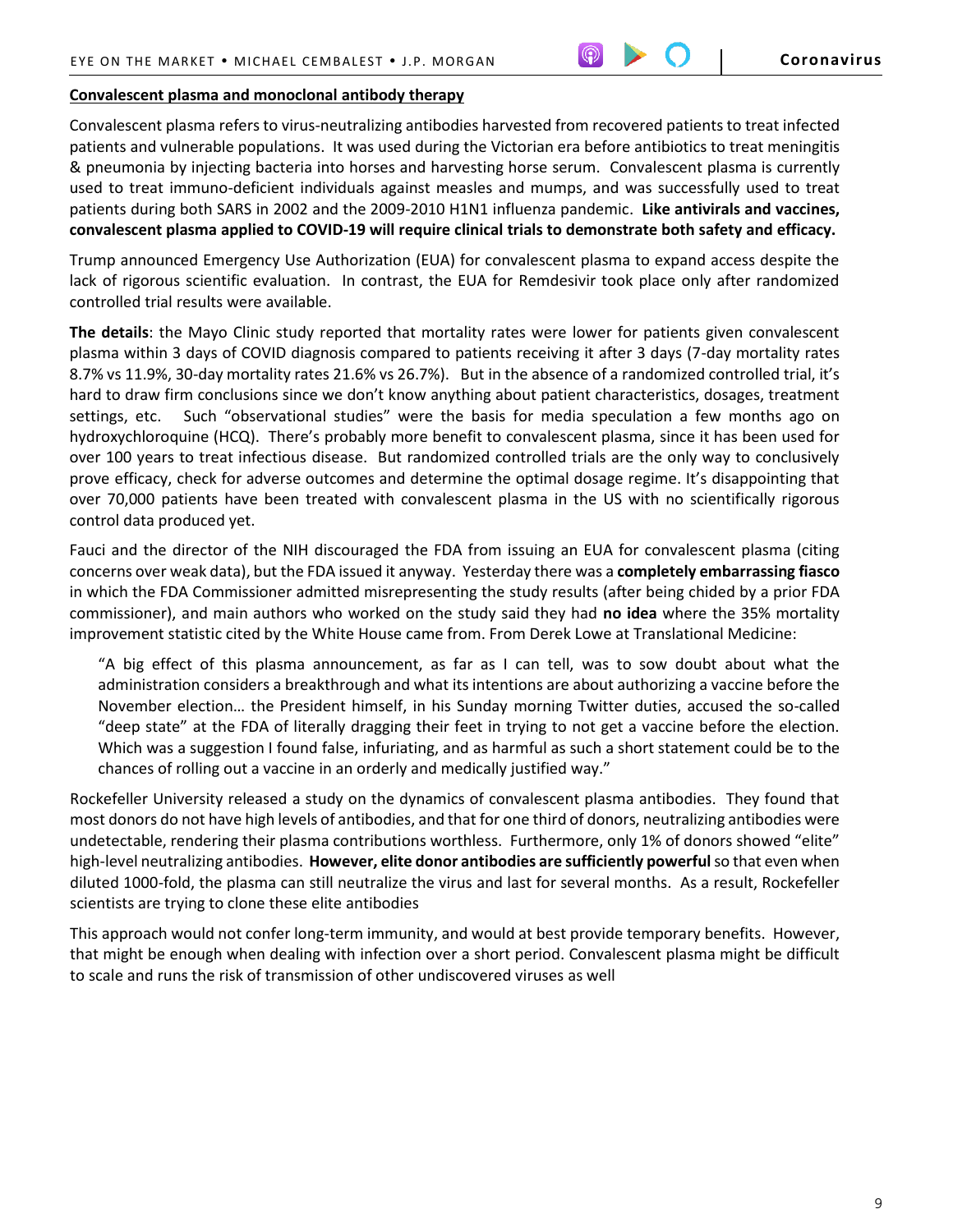Like convalescent plasma, **monoclonal antibody therapy** (mAb) involves infusion of antibodies with the goal of preventing infected people becoming ill, and preventing the ill from dying. How do mAb work? They are engineered with the goal of being more precise than convalescent plasma: neutralize the infectivity of SARS-CoV-2 by binding specifically to the spike protein that enables it to enter human cells. A likely treatment regimen could contain 2 or 3 different mAbs. While convalescent plasma relies on antibodies harvested from recovered individuals, mAb can be harvested from recovered humans, from mice genetically modified to have the immune system of a human being, via genetic engineering or from advanced cell cultures. While mAb are used to treat cancer and autoimmune diseases, few have been developed for infectious diseases. However, mAb worked against Ebola, several companies are entering human clinical mAb trials:

- **Regeneron** (REGN-COV2). Announced start of Phase III trials of 2,000 people in July to evaluate mAb ability to prevent infection among uninfected people who have had close exposure to a COVID-19 patient (preventative). Regeneron is also testing mAb in Phase II/III trials for treatment of hospitalized and nonhospitalized COVID patients (treatment). In August, Regeneron announced collaboration with Roche to develop, manufacture and distribute its mAb
- **Regeneron/Sanofi** (Kevzara). US trial was stopped, but a separate Sanofi-led trial is ongoing outside of the US in hospitalized patients with severe and critical COVID. Companies expect to report results of ex-US trial in Q3 2020
- **Eli Lilly/AbCellera** (LY-COV55). Completed Phase I study of hospitalized patients (40 participants), and began a Phase II study in people recently diagnosed with COVID-19 (450 participants). Based on Phase I results, Eli Lilly reports that its mAb is well tolerated at all doses tested and that no drug-related severe adverse events were observed. Initial data from the Phase II trial showed that treatment with the mAb in people recently diagnosed with COVID-19 reduced the hospitalization rate to 1.7% from 6% in the placebo group. More detailed efficacy data on the Phase II trial still pending. Like Regeneron, Lilly is also testing its mAb as a preventative drug

**The advantages of mAb**: probably available more quickly than a vaccine, and can be used both as acute therapy for COVID patients and as a prophylactic for front-line health care workers. The disadvantages: higher cost than vaccines; harder to produce at scale since a large dose of recombinant proteins might be needed since your body isn't making them for you; and temporary. While a vaccine is preferable given its ability to immediately halt the spread of the disease, mAb may be an important treatment regimen for sick patients and front line workers until a vaccine can be realized.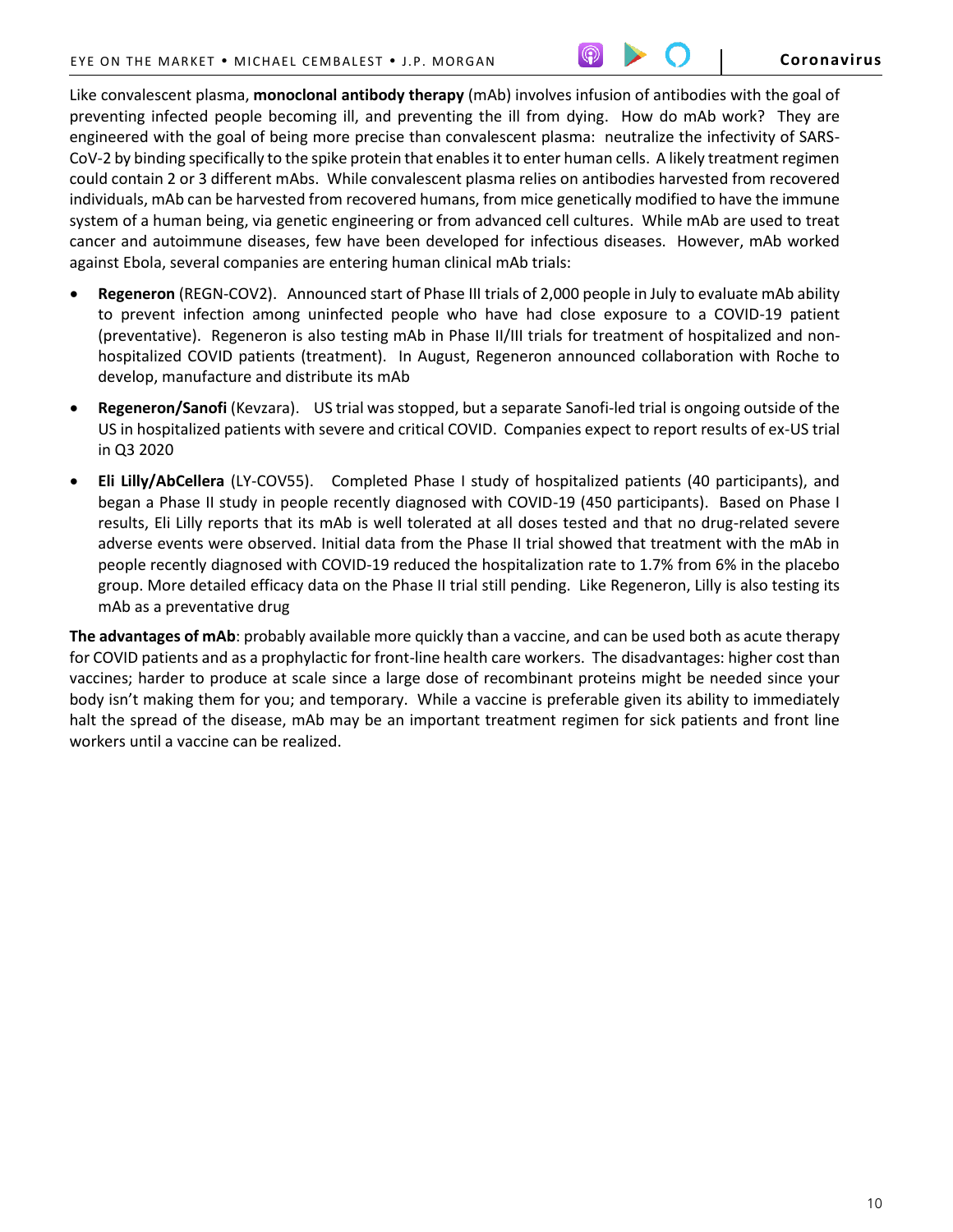Some challenges to keep in mind on anti-virals:

- Viruses reproduce by hijacking the host's own biological machinery. Having very few of their own enzymes and proteins, they typically present few opportunities for specific drugs to target
- That might explain why **only 90 anti-virals were ever approved for final use** from 1963 to 2016 out of the thousands proposed in scientific literature (see chart below). And even this number overstates reality since some single agents are counted more than once for each virus they cover, several have been withdrawn due to lack of efficacy and others are rarely prescribed at all
- This might also explain the lack of anti-viral success against **Ebola**, for which numerous therapies were tested (chloroquine, favipiravir, brincidofovir, monoclonal antibodies, remdesivir and convalescent plasma). Ultimately, none were effective despite some showing success in non-human primates

#### 0 5 10 15 20 25 30 35 40 1960 1965 1970 1975 1980 1985 1990 1995 2000 2005 2010 2015 **-**Human immunodeficiency virus (HIV) Hepatitis C (HCV) -Herpes simplex (HSV) -Influenza -Hepatitis B (HBV) -Chickenpox (VZV) Human herpesvirus 5 (HCMV) Human orthopneumovirus (RSV) Human papillomavirus infection (HPV) Number of approved drugs

**History of antiviral drug development**

Source: De Clercg and Li, *"Approved anti-viral drugs over the past 50 years",* Clinical Microbiology Reviews. June 2016.

While the genetic sequence of SARS-CoV-2 and its various mutations were identified in record time, **a COVID-19 vaccine is not a foregone conclusion**. The world is still searching for an HIV vaccine; in 2020, another largescale HIV vaccine study failed to show efficacy, and no vaccine has ever been developed for any human coronavirus.

Scientists have to figure out which part of the SARS-CoV-2 virus to target for the vaccine. Its "spike protein" is being used by many candidates, but could result in *worse* outcomes due to a phenomenon known as "antibody dependent enhancement" (**ADE**). In ADE, virus clearance pathways typically used by the body's immune system are hijacked by the virus and end up *enhancing* viral infection instead. That's why human Phase II/III clinical trials are vital to the vaccine approval process. The **good news** is that two front-running vaccine candidates (Oxford and Sinovac) see no sign of ADE in animal studies .

In recent decades, it has generally taken several years for vaccines to be tested and approved. However, this timeline has been improving. It took 20 months for a SARS vaccine to reach human testing (it was never completed since the virus was eradicated first through non-pharmaceutical intervention), it took only six months to move to testing for Zika virus, and Moderna entered coronavirus testing in humans for its mRNA-1273 vaccine in just two months (animal testing was skipped).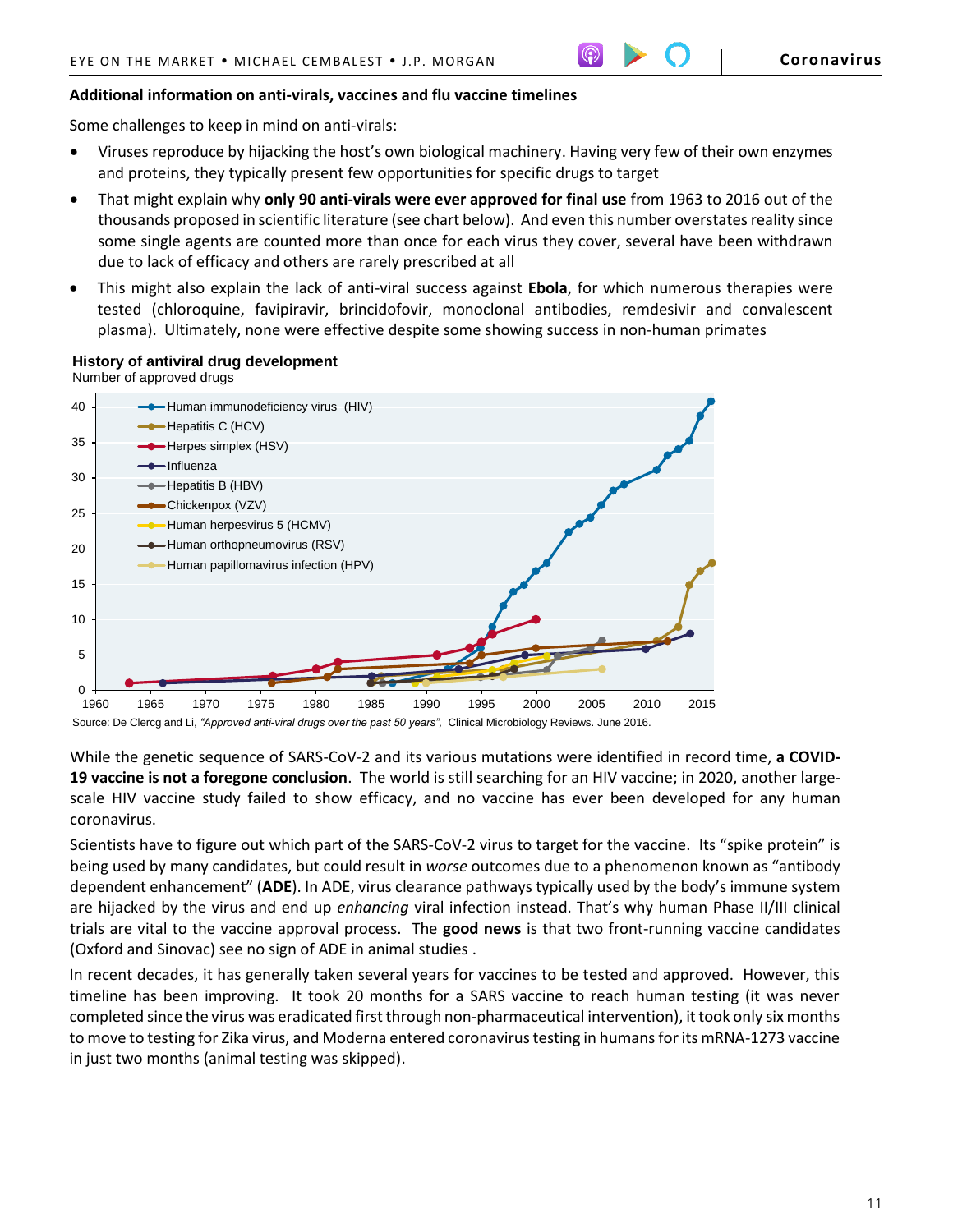**Phase II trials**typically focus on efficacy in different populations (age, gender, pre-existing health conditions and range of medications being taken), all with different dosing schedules, and are designed to set the stage for larger Phase III runs. Some steps can be accelerated by running a lot of simultaneous trials instead of sequential ones, but not all of them.

**Scaling up vaccine production can be challenging.** Even for influenza vaccines, for which many production facilities exist, demand in the case of a pandemic could exceed production capacity. Live-attenuated virus, inactivated virus, recombinant protein, and nucleic acid vaccines all entail completely different production and distribution methods; a commitment by the Gates Foundation to fund 7 vaccine factories at once could help accelerate the timetable.

**Comparisons to flu vaccine timelines.** Most flu strains are based on combinations of H and N proteins. For example, 1918 was H1N1, 1968 was H3N2, and 1976 and 2009 were both H1N1 again. Flu vaccine companies have decades of experience in determining which combinations will be in effect each season, and in preparing large quantities of vaccines without having to do a lot of Phase I studies to test for safety. There's a seasonal aspect to it: dominant flu strains in the Southern Hemisphere are used to provide vaccines for the Northern Hemisphere. Every once in a while, flu vaccine companies miss the target, as in 2014-2015 (www.cdc.gov/flu/vaccines-work/effectiveness-studies.htm).

In contrast, scientists don't have decades of experience with this coronavirus. Its proteins have probably been identified but that still has to be proven with a vaccine, and no one knows how protective immunity will be even if a vaccine is developed. Even more importantly, a lot of leading vaccine candidates are using new technology whose vaccines have never been approved for use before in any developed country. As a result, COVID vaccines will require extensive testing that typical flu vaccines do not require, even when the flu strains mutate. Bottom line: 4-6 month flu vaccine timelines do not appear very relevant for COVID.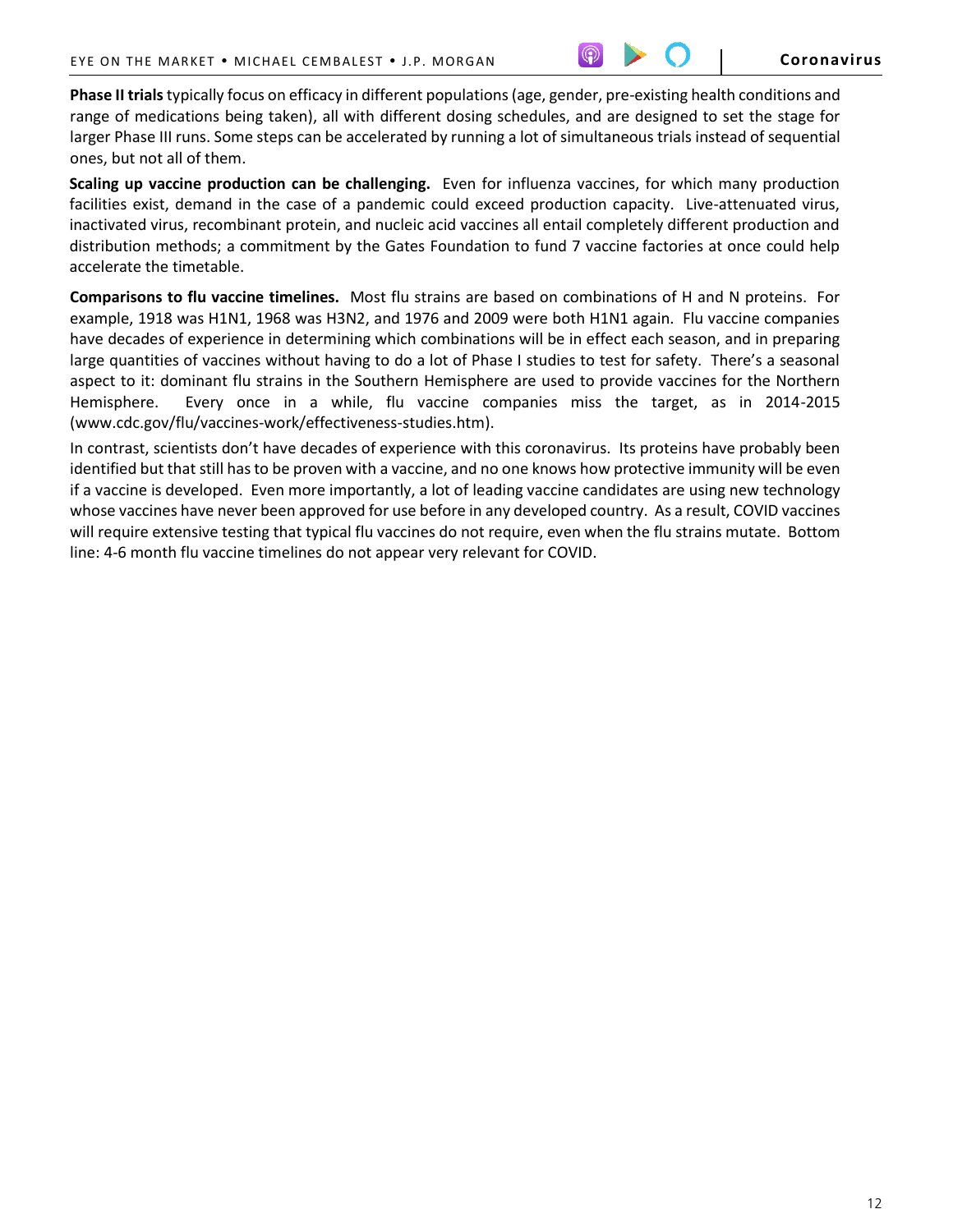#### **IMPORTANT INFORMATION**

The views, opinions and estimates expressed herein constitute Michael Cembalest's judgment based on current market conditions and are subject to change without notice. Information herein may differ from those expressed by other areas of J.P. Morgan. This information in no way constitutes J.P. Morgan Research and should not be treated as such.

The views contained herein are not to be taken as advice or a recommendation to buy or sell any investment in any jurisdiction, nor is it a commitment from J.P. Morgan or any of its subsidiaries to participate in any of the transactions mentioned herein. Any forecasts, figures, opinions or investment techniques and strategies set out are for information purposes only, based on certain assumptions and current market conditions and are subject to change without prior notice. All information presented herein is considered to be accurate at the time of production. This material does not contain sufficient information to support an investment decision and it should not be relied upon by you in evaluating the merits of investing in any securities or products. In addition, users should make an independent assessment of the legal, regulatory, tax, credit and accounting implications and determine, together with their own professional advisers, if any investment mentioned herein is believed to be suitable to their personal goals. Investors should ensure that they obtain all available relevant information before making any investment. It should be noted that investment involves risks, the value of investments and the income from them may fluctuate in accordance with market conditions and taxation agreements and investors may not get back the full amount invested. Both past performance and yields are not reliable indicators of current and future results.

Non-affiliated entities mentioned are for informational purposes only and should not be construed as an endorsement or sponsorship of J.P. Morgan Chase & Co. or its affiliates.

#### **For J.P. Morgan Asset Management Clients:**

J.P. Morgan Asset Management is the brand for the asset management business of JPMorgan Chase & Co. and its affiliates worldwide.

To the extent permitted by applicable law, we may record telephone calls and monitor electronic communications to comply with our legal and regulatory obligations and internal policies. Personal data will be collected, stored and processed by J.P. Morgan Asset Management in accordance with our privacy policies a[t https://am.jpmorgan.com/global/privacy.](https://am.jpmorgan.com/global/privacy)

#### **ACCESSIBILITY**

For U.S. only: If you are a person with a disability and need additional support in viewing the material, please call us at 1-800-343-1113 for assistance. This communication is issued by the following entities:

In the United States, by J.P. Morgan Investment Management Inc. or J.P. Morgan Alternative Asset Management, Inc., both regulated by the Securities and Exchange Commission; in Latin America, for intended recipients' use only, by local J.P. Morgan entities, as the case may be.; in Canada, for institutional clients' use only, by JPMorgan Asset Management (Canada) Inc., which is a registered Portfolio Manager and Exempt Market Dealer in all Canadian provinces and territories except the Yukon and is also registered as an Investment Fund Manager in British Columbia, Ontario, Quebec and Newfoundland and Labrador. In the United Kingdom, by JPMorgan Asset Management (UK) Limited, which is authorized and regulated by the Financial Conduct Authority; in other European jurisdictions, by JPMorgan Asset Management (Europe) S.à r.l. In Asia Pacific ("APAC"), by the following issuing entities and in the respective jurisdictions in which they are primarily regulated: JPMorgan Asset Management (Asia Pacific) Limited, or JPMorgan Funds (Asia) Limited, or JPMorgan Asset Management Real Assets (Asia) Limited, each of which is regulated by the Securities and Futures Commission of Hong Kong; JPMorgan Asset Management (Singapore) Limited (Co. Reg. No. 197601586K), which this advertisement or publication has not been reviewed by the Monetary Authority of Singapore; JPMorgan Asset Management (Taiwan) Limited; JPMorgan Asset Management (Japan) Limited, which is a member of the Investment Trusts Association, Japan, the Japan Investment Advisers Association, Type II Financial Instruments Firms Association and the Japan Securities Dealers Association and is regulated by the Financial Services Agency (registration number "Kanto Local Finance Bureau (Financial Instruments Firm) No. 330"); in Australia, to wholesale clients only as defined in section 761A and 761G of the Corporations Act 2001 (Commonwealth), by JPMorgan Asset Management (Australia) Limited (ABN 55143832080) (AFSL 376919). For all other markets in APAC, to intended recipients only.

#### **For J.P. Morgan Private Bank Clients:**

#### **ACCESSIBILITY**

J.P. Morgan is committed to making our products and services accessible to meet the financial services needs of all our clients. Please direct any accessibility issues to the Private Bank Client Service Center at 1-866-265-1727.

#### **LEGAL ENTITY, BRAND & REGULATORY INFORMATION**

In the **United States**, bank deposit accounts and related services, such as checking, savings and bank lending, are offered by **JPMorgan Chase Bank, N.A.**  Member FDIC. **JPMorgan Chase Bank, N.A.** and its affiliates (collectively "JPMCB") offer investment products, which may include bank-managed investment accounts and custody, as part of its trust and fiduciary services. Other investment products and services, such as brokerage and advisory accounts, are offered through **J.P. Morgan Securities LLC** ("JPMS"), a member of FINRA and SIPC. Annuities are made available through Chase Insurance Agency, Inc. (CIA), a licensed insurance agency, doing business as Chase Insurance Agency Services, Inc. in Florida. JPMCB, JPMS and CIA are affiliated companies under the common control of JPMorgan Chase & Co. Products not available in all states.

In **Luxembourg,** this material is issued by **J.P. Morgan Bank Luxembourg S.A. (JPMBL)**, with registered office at European Bank and Business Centre, 6 route de Treves, L-2633, Senningerberg, Luxembourg. R.C.S Luxembourg B10.958. Authorised and regulated by Commission de Surveillance du Secteur Financier (CSSF) and jointly supervised by the European Central Bank (ECB) and the CSSF. J.P. Morgan Bank Luxembourg S.A. is authorized as a credit institution in accordance with the Law of 5th April 1993. In the **United Kingdom**, this material is issued by **J.P. Morgan Bank Luxembourg S.A– London Branch**. Prior to Brexit,(Brexit meaning that the UK leaves the European Union under Article 50 of the Treaty on European Union, or, if later, loses its ability to passport financial services between the UK and the remainder of the EEA), J.P. Morgan Bank Luxembourg S.A– London Branch is subject to limited regulation by the Financial Conduct Authority and the Prudential Regulation Authority. Details about the extent of our regulation by the Financial Conduct Authority and the Prudential Regulation Authority are available from us on request. In the event of Brexit, in the UK, J.P. Morgan Bank Luxembourg S.A.– London Branch is authorised by the Prudential Regulation Authority, subject to regulation by the Financial Conduct Authority and limited regulation by the Prudential Regulation Authority. Details about the extent of our regulation by the Prudential Regulation Authority are available from us on request. In **Spain**, this material is distributed by **J.P. Morgan Bank Luxembourg S.A., Sucursal en España**, with registered office at Paseo de la Castellana, 31, 28046 Madrid, Spain. J.P. Morgan Bank Luxembourg S.A., Sucursal en España is registered under number 1516 within the administrative registry of the Bank of Spain and supervised by the Spanish Securities Market Commission (CNMV). In **Germany**, this material is distributed by **J.P. Morgan Bank Luxembourg S.A., Frankfurt Branch**, registered office at Taunustor 1 (TaunusTurm), 60310 Frankfurt, Germany, jointly supervised by the Commission de Surveillance du Secteur Financier (CSSF) and the European Central Bank (ECB), and in certain areas also supervised by the Bundesanstalt für Finanzdienstleistungsaufsicht (BaFin). In **Italy**, this material is distributed by **J.P. Morgan Bank Luxembourg S.A– Milan Branch**, registered office at Via Catena Adalberto 4, Milan 20121, Italy and regulated by Bank of Italy and the Commissione Nazionale per le Società e la Borsa (CONSOB). In the **Netherlands**, this material is distributed by **J.P. Morgan Bank Luxembourg S.A., Amsterdam Branch**, with registered office at World Trade